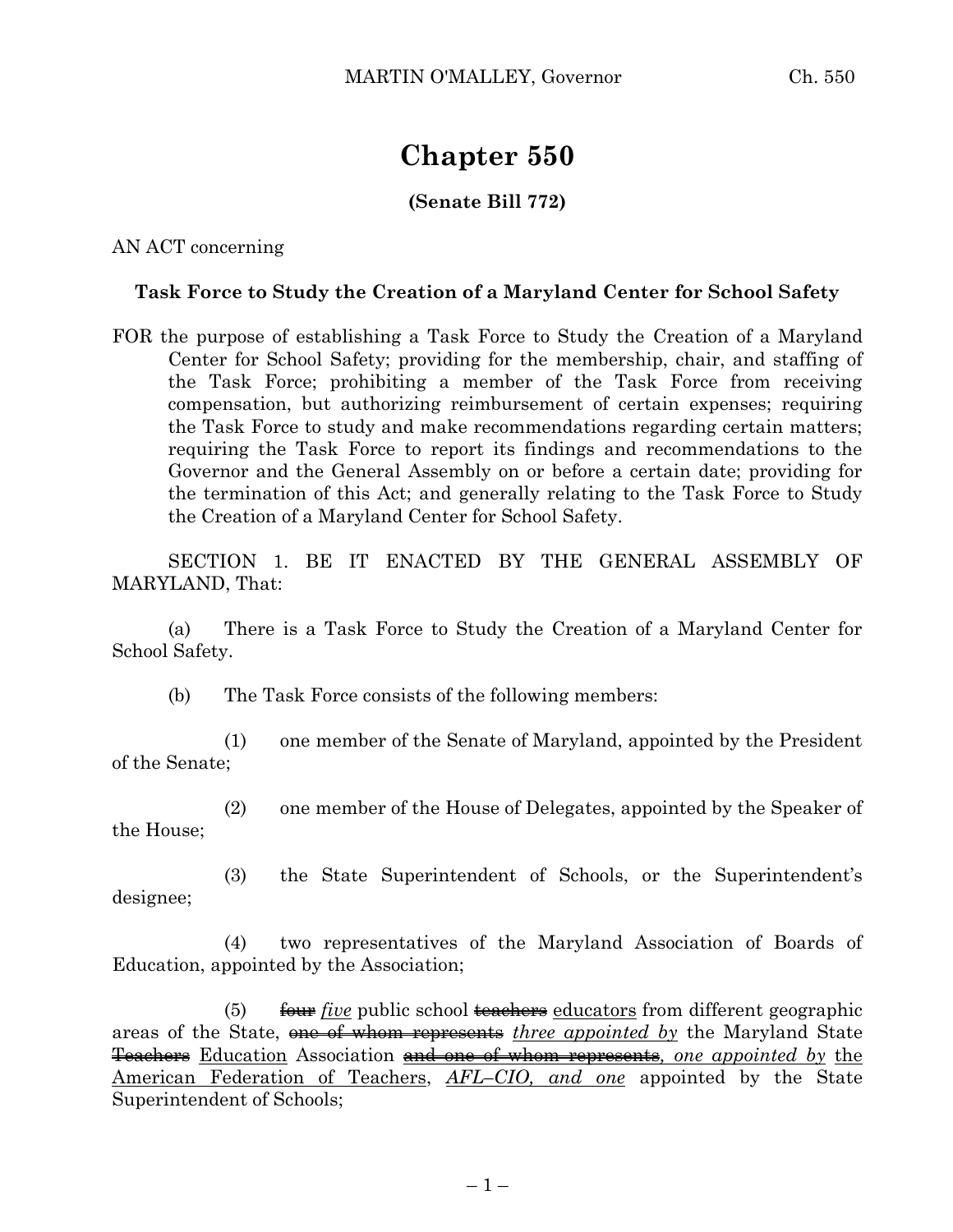(6) a school  $\frac{1}{1}$  a set is  $\frac{1}{1}$  a set is a psychologist or sociologist, appointed by the State Superintendent of Schools;

(7) the Secretary of State Police, or the Secretary's designee;

(8) the Attorney General, or the Attorney General's designee;  $\frac{d}{dt}$ 

(9) *the Secretary of the Maryland Department of Disabilities, or the Secretary's designee; and*

*(10)* the following members appointed by the Governor:

- (i) two parents of public school students;
- (ii) two public school students;
- (iii) one representative from a nonpublic school;

(iv) one representative who is knowledgeable in serving students with disabilities; and

(v) one representative of school bus drivers.

- (c) The Governor shall designate the chair of the Task Force.
- (d) Bowie State University shall provide staff for the Task Force.
- (e) A member of the Task Force:
	- (1) may not receive compensation as a member of the Task Force; but

(2) is entitled to reimbursement for expenses under the Standard State Travel Regulations, as provided in the State budget.

(f) The Task Force shall make findings and recommendations regarding the establishment of a Maryland Center for School Safety, including the following issues:

(1) establishing a clearinghouse for information and materials concerning school safety;

(2) developing a school safety training program that includes:

(i) development of a positive school environment and protective safety measures designed to address local concerns;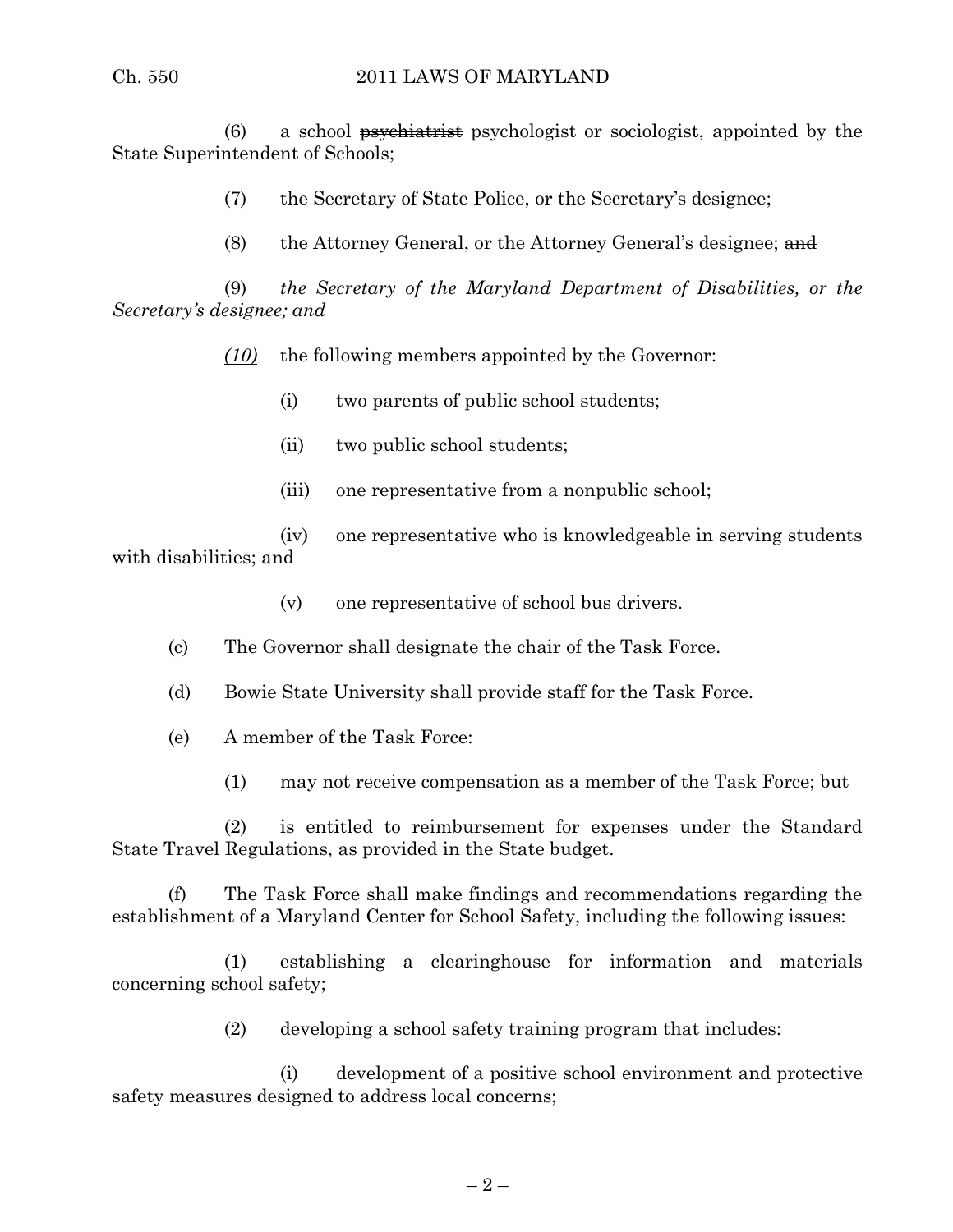(ii) school safety courses for law enforcement officials with an emphasis on school police officers or school resource officers;

(iii) discussion of school safety issues with parents and community members; and

(iv) assistance in the review and updating of emergency preparedness plans;

(3) preparing and disseminating information regarding best practices in creating safe and effective schools;

(4) promoting the formation of interagency efforts to address discipline and safety issues within communities throughout the State in collaboration with postsecondary institutions and local juvenile services agencies;

(5) developing model interagency agreements between local school systems, health departments, departments of social services, mental health agencies, and juvenile courts in order to provide cooperative services and sharing of costs for services to students who are at risk of failure in school, are at risk of participation in juvenile crime, or have been expelled from a local school system;

(6) subject to the federal Family Educational Rights and Privacy Act, 20 U.S.C. § 1232g, collaborating with the State Department of Education to establish and maintain a statewide data collection system by which local school systems report, by gender, race, and grade level:

(i) all incidents of violence and assault against school employees and students;

(ii) all incidents of possession of guns or other deadly weapons on school property or at school functions;

(iii) all incidents of possession or use of alcohol, prescription drugs, or controlled dangerous substances on school property or at school functions;

(iv) all incidents in which a student has been disciplined by the school or charged criminally for conduct occurring on school property, on school transportation, or at a school function; and

- (v) the number of suspensions and expulsions;
- (7) analyzing data collected under paragraph (6) of this subsection;

(8) developing security criteria that local school systems may consider in the design of new school construction;